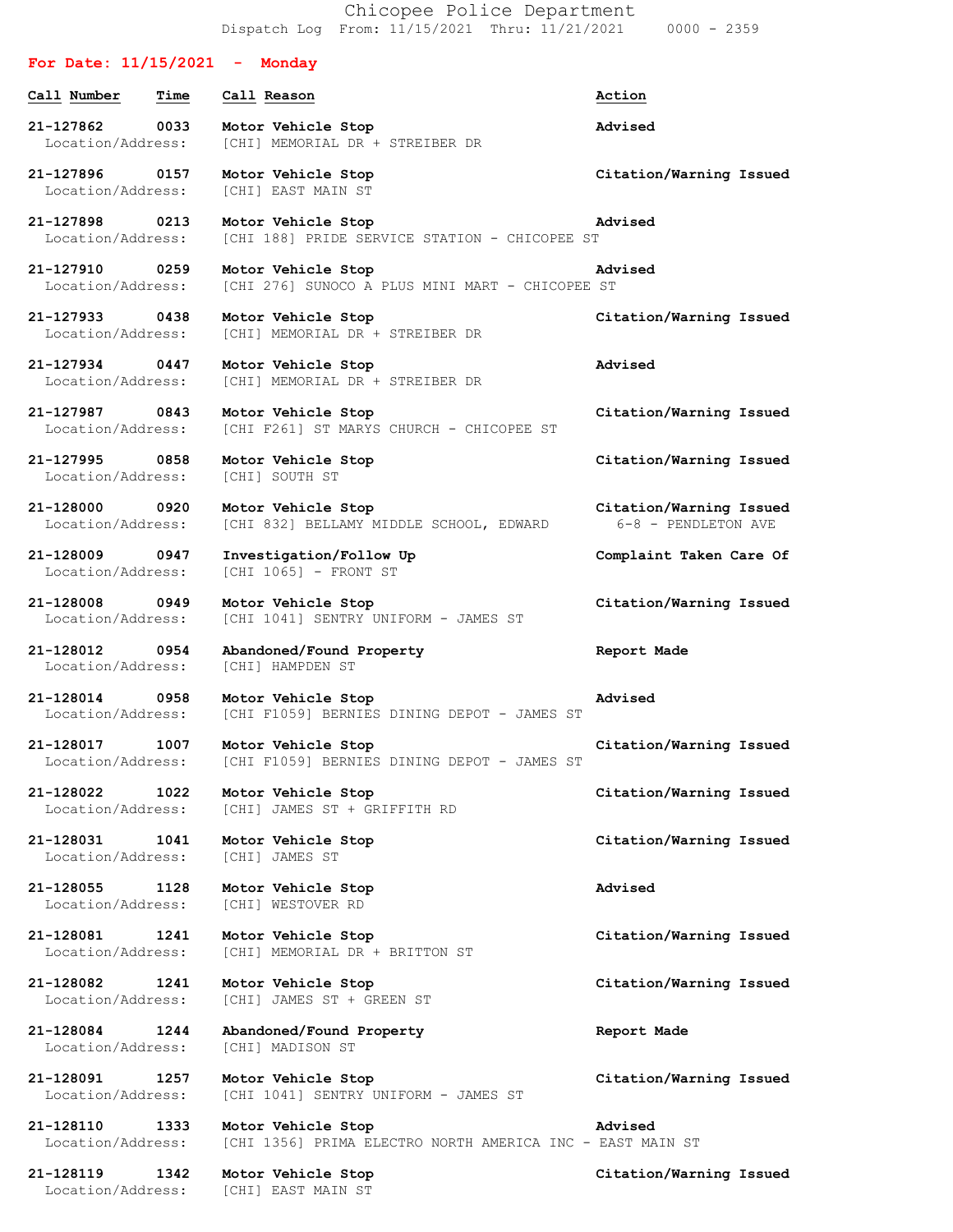| 21-128121<br>1350<br>Location/Address: | Motor Vehicle Stop<br>[CHI] EAST MAIN ST                                                   | Citation/Warning Issued                        |
|----------------------------------------|--------------------------------------------------------------------------------------------|------------------------------------------------|
| 21-128124 1400<br>Location/Address:    | Motor Vehicle Stop<br>[CHI F825] MASS TRIAL COURT [CHICOPEE] - CHURCH ST                   | Advised                                        |
| 21-128128<br>1416<br>Location/Address: | Motor Vehicle Stop<br>[CHI] SCHOOL ST                                                      | Advised                                        |
| 21-128130<br>1416<br>Location/Address: | Abandoned 911 Call<br>[CHI F1150] CHICOPEE COMPREHENSIVE HIGH SCHOOL - MONTGOMERY ST       | Could not Locate                               |
| 21-128143 1447<br>Location/Address:    | Traffic Assignment<br>[CHI 836] LAMBERT - LAVOIE SCHOOL                                    | Appears Secure After Check<br>K-5 - KENDALL ST |
| 21-128156 1513<br>Location/Address:    | Investigation/Follow Up<br>[CHI] STANLEY CT                                                | Report Made                                    |
| 21-128159 1520<br>Location/Address:    | Abandoned/Found Property<br>[CHI 2498] CHICOPEE POLICE HEADQUARTERS - CHURCH ST            | Report Made                                    |
| 21-128177<br>1606<br>Location/Address: | Motor Vehicle Stop<br>[CHI F641] WENDYS OLD FASHIONED HAMBURGERS AREA OFFICE - MEMORIAL DR | Advised                                        |
| 21-128178<br>1606<br>Location/Address: | Motor Vehicle Stop<br>[CHI] FRONT ST + CANAL ST                                            | Citation/Warning Issued                        |
| 21-128241<br>1833<br>Location/Address: | Abandoned 911 Call<br>[CHI F1286] CHIPOTLE MEXICAN GRILL #1580 - MEMORIAL DR               | Complaint Taken Care Of                        |
| 21-128242<br>1834<br>Location/Address: | Transport Service<br>[LUD 1] HAMPDEN COUNTY JAIL - RANDALL RD                              | Transport Complete                             |
| 21-128248<br>1845<br>Location/Address: | Abandoned 911 Call<br>[CHI] ELCON DR                                                       | No Action Required                             |
| For Date: $11/16/2021$ - Tuesday       |                                                                                            |                                                |
|                                        |                                                                                            |                                                |
| 21-128345<br>0111<br>Location/Address: | Motor Vehicle Stop<br>[CHI] IRENE ST + MEMORIAL DR                                         | Citation/Warning Issued                        |
| 21-128352<br>0124<br>Location/Address: | Warrant Service<br>[CHI] STONINA DR                                                        | Not Served                                     |
| 21-128357<br>0138<br>Location/Address: | Abandoned 911 Call<br>[CHI] MOORE ST                                                       | No Action Required                             |
| 21-128388 0334<br>Location/Address:    | Motor Vehicle Stop<br>[CHI] EAST MAIN ST + CAREW ST                                        | Citation/Warning Issued                        |
| 21-128410 0609<br>Location/Address:    | Warrant Service<br>[CHI] CHICOPEE ST                                                       | Assist Given                                   |
| 21-128430 0728<br>Location/Address:    | Traffic Assignment<br>[CHI] MOREAU DR                                                      | No Action Required                             |
| 21-128440 0756<br>Location/Address:    | Traffic Assignment<br>[CHI] FRONT ST                                                       | Citation/Warning Issued                        |
| 21-128441<br>0756<br>Vicinity of:      | Abandoned 911 Call<br>[CHI] POLASKI AVE                                                    | Appears Secure After Check                     |
| 21-128450<br>0814<br>Location/Address: | Motor Vehicle Stop<br>[CHI F392] ST STANISLAUS SCHOOL - FRONT ST                           | Citation/Warning Issued                        |
| 21-128466 0835<br>Location/Address:    | Traffic Assignment<br>[CHI 836] LAMBERT - LAVOIE SCHOOL                                    | Complaint Taken Care Of<br>K-5 - KENDALL ST    |
| 21-128485 0938<br>Location/Address:    | Abandoned 911 Call<br>[CHI F815] ESTEES EXPRESS - NEW LOMBARD RD                           | No Action Required                             |
| 21-128491 1003<br>Location/Address:    | Traffic Assignment<br>[CHI 1308] IDEAL KITCHEN HOME IMPROVEMENTS - GRATTAN ST              | Citation/Warning Issued                        |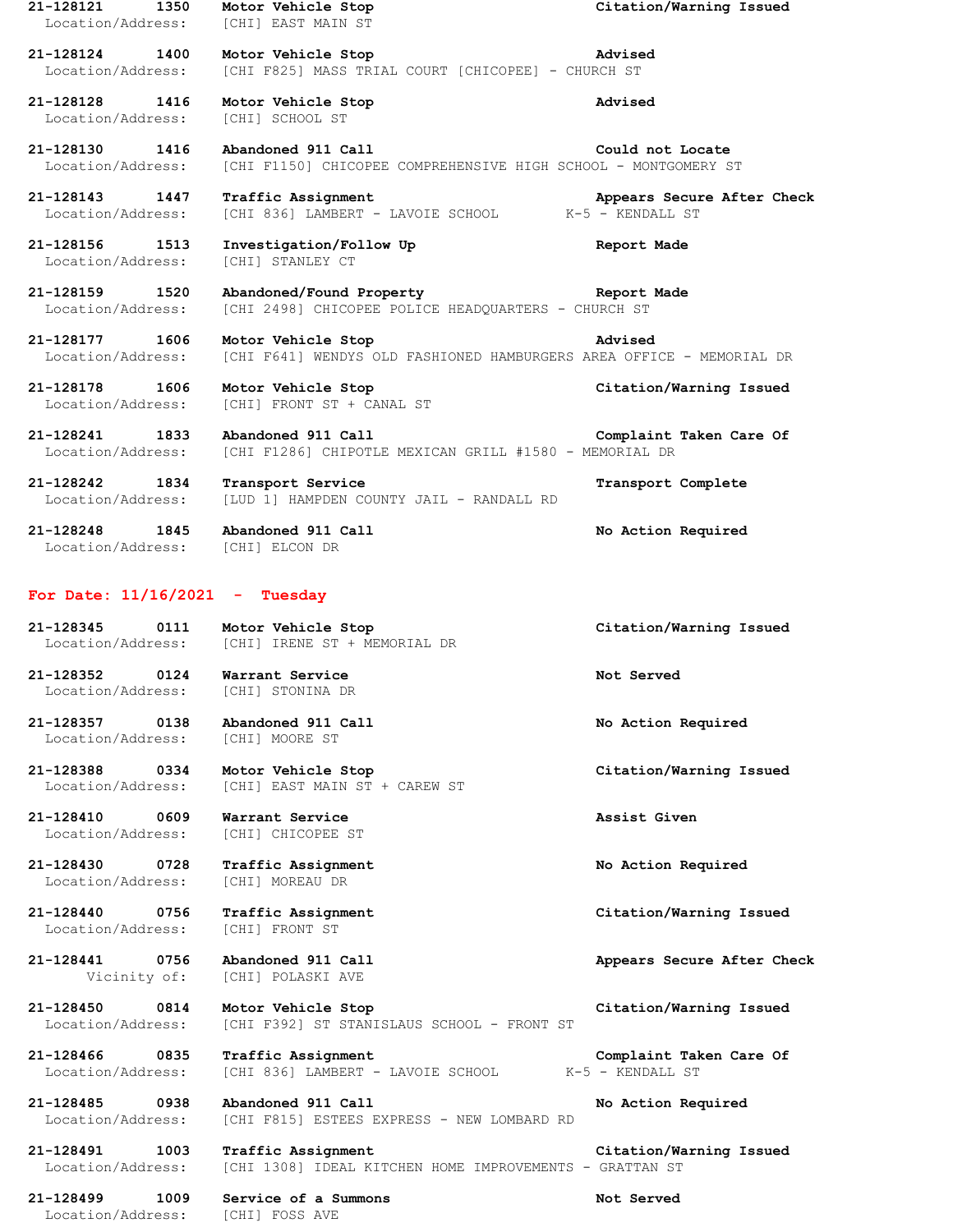**21-128498 1010 Motor Vehicle Stop Citation/Warning Issued** Location/Address: [CHI] MCKINSTRY AVE

**21-128500 1017 Abandoned 911 Call Could not Locate** Location/Address: [CHI] FIRST AVE

Location/Address: [CHI] GRATTAN ST

Location/Address: [CHI] GRATTAN ST

Location/Address: [CHI] OLD LYMAN RD

Location/Address: [CHI] DALE ST

**21-128528 1120 Abandoned 911 Call No Action Required** Location/Address: [CHI] GRAPE ST

**21-128534 1137 Motor Vehicle Stop No Action Required** Location/Address: [CHI] EMPIRE ST

Location/Address: [CHI] GRATTAN ST

**21-128545 1243 Motor Vehicle Stop Citation/Warning Issued** Location/Address: [CHI] DALE ST

**21-128549 1250 Motor Vehicle Stop Citation/Warning Issued** Location/Address: [CHI] DALE ST

Location/Address: [CHI] SIMARD DR

Location/Address: [CHI] SIMARD DR

Location/Address: [CHI] MEMORIAL DR

**21-128707 1815 Abandoned 911 Call Unfounded**

**21-128746 2015 Abandoned 911 Call No Action Required**

**21-128765 2135 Traffic Assignment No Action Required** Location/Address: [CHI] GRATTAN ST + MEADOW ST

## **For Date: 11/17/2021 - Wednesday**

**21-128821 0121 Motor Vehicle Stop Advised** Location/Address: [CHI XF1652] FAMILY DOLLAR - MEADOW ST

**21-128869 0554 Abandoned 911 Call No Action Required** Location/Address: [CHI] GRAPE ST

Location/Address: [CHI] MCKINSTRY AVE

**21-128524 1113 Repossessed Motor Vehicle/Other Complaint Taken Care Of**

**21-128554 1312 Motor Vehicle Stop Citation/Warning Issued** Location/Address: [CHI] BY THE BRIDGE - CHICOPEE ST

**21-128566 1328 Motor Vehicle Stop Citation/Warning Issued** Location/Address: [CHI] MEMORIAL DR + WESTOVER RD

**21-128590 1431 Traffic Assignment Complaint Taken Care Of** Location/Address: [CHI 836] LAMBERT - LAVOIE SCHOOL K-5 - KENDALL ST

**21-128605 1503 Abandoned 911 Call No Action Required** Location/Address: [CHI 2149] RIVER MILLS DR

**21-128684 1729 Abandoned 911 Call Unfounded** Location/Address: [CHI 938] HOME DEPOT - MEMORIAL DR

Location/Address: [CHI] SPRINGFIELD ST

Location/Address: [CHI] MONTGOMERY ST

**21-128503 1022 Motor Vehicle Stop Citation/Warning Issued**

**21-128505 1034 Motor Vehicle Stop Citation/Warning Issued**

**21-128511 1046 Motor Vehicle Stop Citation/Warning Issued**

**21-128526 1118 Motor Vehicle Stop Citation/Warning Issued**

**21-128539 1216 Motor Vehicle Stop Citation/Warning Issued**

**21-128574 1345 Motor Vehicle Stop Citation/Warning Issued**

**21-128577 1358 Motor Vehicle Stop Citation/Warning Issued**

**21-128586 1428 Motor Vehicle Stop Citation/Warning Issued**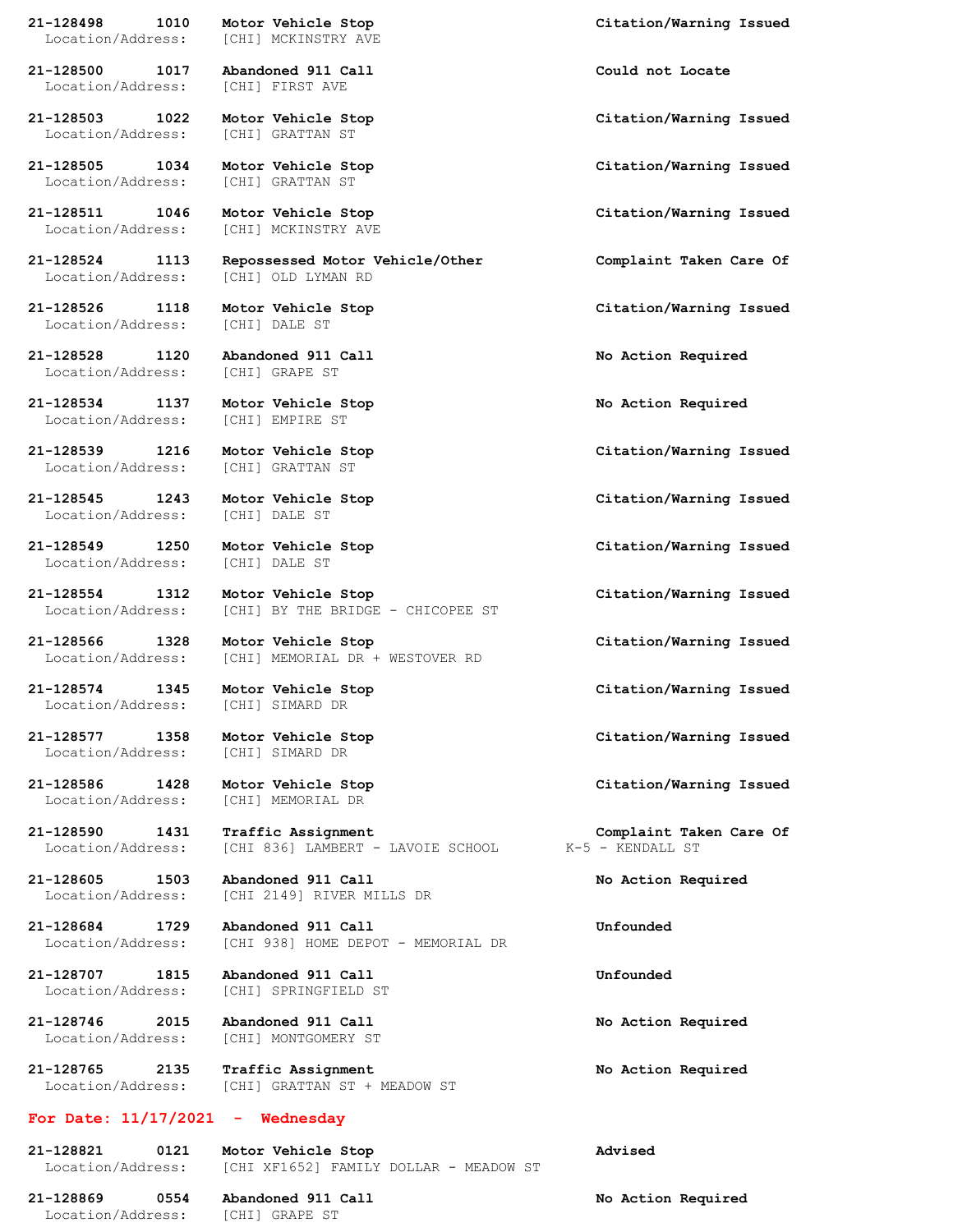| 21-128876<br>0641<br>Location/Address: | Abandoned 911 Call<br>[CHI] MONTGOMERY ST                                         | No Action Required         |
|----------------------------------------|-----------------------------------------------------------------------------------|----------------------------|
| 21-128883<br>0711<br>Location/Address: | Service of a Summons<br>[CHI] FOSS AVE                                            | Not Served                 |
| 21-128886<br>0720<br>Location/Address: | Service of a Summons<br>[CHI] ARNOLD AVE                                          | Not Served                 |
| 21-128911<br>0820<br>Location/Address: | Traffic Assignment<br>[CHI F61] ST JOAN/ ST GEORGE SCHOOL - GRATTAN ST + PERCY ST | Appears Secure After Check |
| 21-128913<br>0834<br>Location/Address: | Traffic Assignment<br>[CHI 836] LAMBERT - LAVOIE SCHOOL K-5 - KENDALL ST          | Complaint Taken Care Of    |
| 21-128922<br>0847<br>Location/Address: | Traffic Assignment<br>[CHI] BURNETT RD                                            | No Action Required         |
| 21-128924<br>0851<br>Location/Address: | Abandoned/Found Property<br>[CHI 2498] CHICOPEE POLICE HEADQUARTERS - CHURCH ST   | Report Made                |
| 21-128945<br>0930<br>Location/Address: | Abandoned 911 Call<br>[CHI] SARATOGA AVE                                          | No Action Required         |
| 21-129025<br>1342<br>Location/Address: | Transport Service<br>[CHI F825] MASS TRIAL COURT [CHICOPEE] - CHURCH ST           | Transport Complete         |
| 21-129045<br>1427<br>Location/Address: | Motor Vehicle Stop<br>[CHI 1600] MONTY'S ROADHOUSE - CHICOPEE ST                  | Advised                    |
| 21-129068<br>1539<br>Location/Address: | Abandoned 911 Call<br>[CHI] EAST MAIN ST                                          | No Action Required         |
| 1604<br>21-129086<br>Location/Address: | Abandoned 911 Call<br>[CHI 886] TAN ILLUSIONS - MEMORIAL DR                       | No Action Required         |
| 21-129089<br>1613<br>Vicinity of:      | Motor Vehicle Stop<br>[CHI] GRANBY RD                                             | Citation/Warning Issued    |
| 21-129095<br>1624<br>Location/Address: | Service of a Summons<br>[CHI] MEETINGHOUSE RD                                     | Not Served                 |
| 21-129098<br>1627<br>Location/Address: | Abandoned 911 Call<br>[CHI] MEMORIAL DR                                           | Could not Locate           |
| 21-129100<br>1636<br>Location/Address: | Service of a Summons<br>[CHI] MEETINGHOUSE RD                                     | Served in Hand             |
| 21-129110<br>1706<br>Location/Address: | Service of a Summons<br>[CHI] MEETINGHOUSE RD                                     | Served in Hand             |
| 21-129139<br>1840<br>Location/Address: | Service of a Summons<br>[CHI] ARNOLD AVE                                          | Not Served                 |
| 21-129142<br>1846<br>Vicinity of:      | Motor Vehicle Stop<br>[CHI] AMHERST ST                                            | Advised                    |
| 21-129155<br>1922<br>Location/Address: | Motor Vehicle Stop<br>[CHI] BURNETT RD                                            | Advised                    |
| 21-129169<br>2029<br>Location/Address: | Service of a Summons<br>[CHI] ARNOLD AVE                                          | Served in Hand             |
| For Date: 11/18/2021                   | Thursday                                                                          |                            |
| 21-129229<br>0007<br>Location/Address: | Transport Service<br>[HOY] ST JAMES                                               | Transport Complete         |
| 21-129233<br>0018<br>Location/Address: | Abandoned 911 Call<br>[CHI] CROSBY ST                                             | False Alarm                |
| 21-129246<br>0059<br>Location/Address: | Abandoned 911 Call<br>[CHI 497] MOTEL 6 - JOHNNY CAKE HOLLOW RD                   | Could not Locate           |
| 21-129266<br>0207<br>Location/Address: | Motor Vehicle Stop<br>[CHI] MONTGOMERY ST                                         | Advised                    |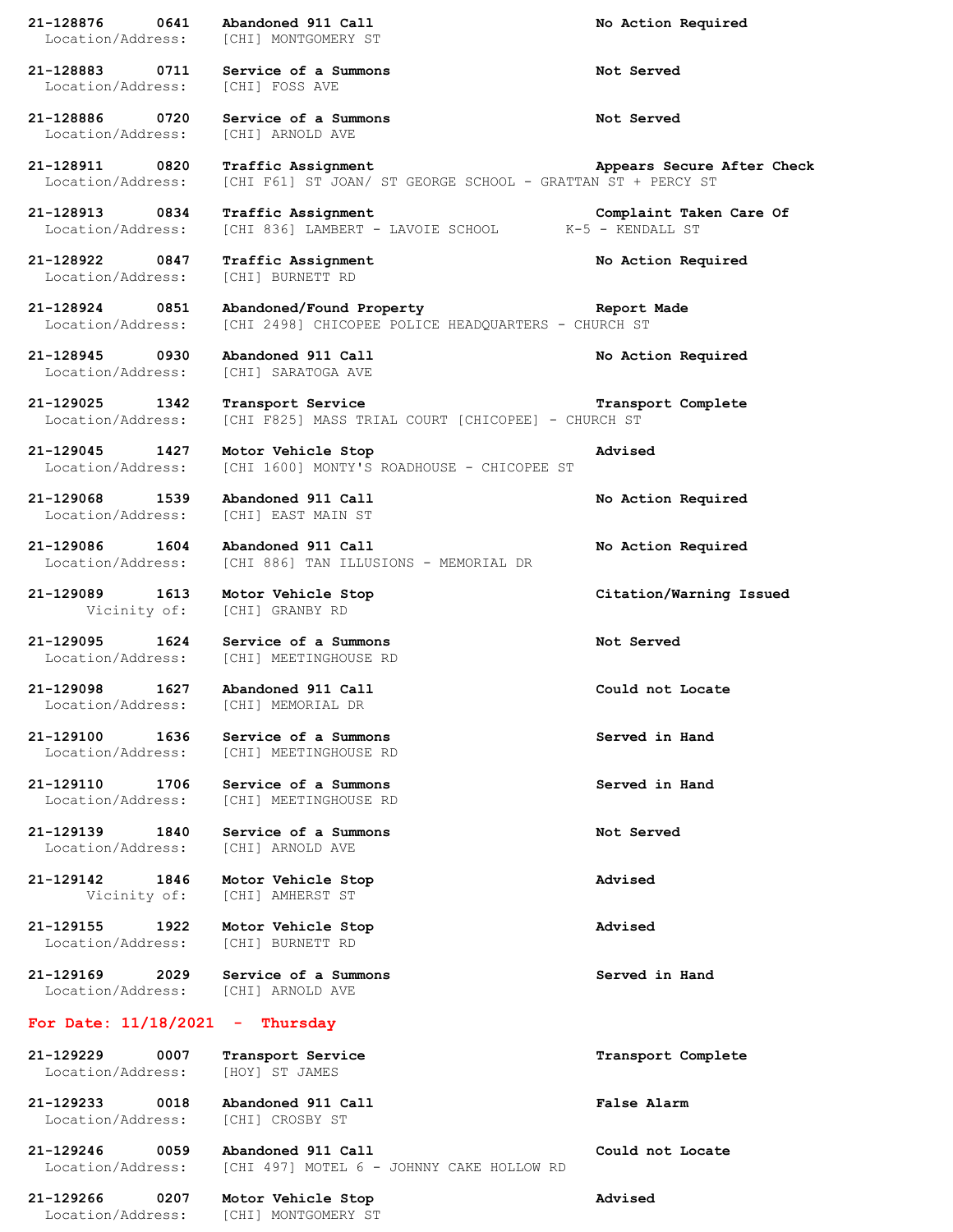**21-129287 0327 Motor Vehicle Stop Advised** Location/Address: [CHI] MEADOW ST + CAROLINE ST **21-129291 0349 Abandoned 911 Call Could not Locate** Location/Address: [CHI] FRONT ST **21-129295 0415 Motor Vehicle Stop Citation/Warning Issued** Vicinity of: [CHI] MEADOW ST + ELCON DR

Location/Address: [CHI] MEADOW ST

**21-129333 0722 Abandoned 911 Call Unfounded** Location/Address: [CHI] JOHNSON RD

**21-129334 0728 Traffic Assignment No Action Required** Location/Address: [CHI] MOREAU DR

**21-129340 0751 Service of a Summons Served in Hand** Location/Address: [CHI] HAMPDEN ST

**21-129412 1050 Service of a Summons Served in Hand** Location/Address: [CHI] WEST ST

**21-129544 1519 Abandoned 911 Call No Action Required**

Location/Address: [CHI] MEMORIAL DR

Vicinity of: [CHI 1600] 733 GRILL - CHICOPEE ST

Location/Address: [CHI 497] MOTEL 6 - JOHNNY CAKE HOLLOW RD

**21-129654 1937 Motor Vehicle Stop Citation/Warning Issued** Location/Address: [CHI] PLANET FITNESS - MEMORIAL DR

**21-129693 2211 Abandoned 911 Call False Alarm** Location/Address: [CHI] BURNETT RD

**21-129700 2239 Abandoned 911 Call False Alarm** Location/Address: [CHI] WILSON AVE

Location/Address: [CHI] MCCARTHY AVE

**21-129707 2321 Abandoned 911 Call No Action Required** Location/Address: [CHI 2020] - MCKINSTRY AVE

## **For Date: 11/19/2021 - Friday**

**21-129755 0102 Transport Service Transport Complete** Location/Address: [LUD 1] HAMPDEN COUNTY JAIL - RANDALL RD **21-129808 0432 Abandoned 911 Call False Alarm**

Vicinity of: [CHI XF1590] DUNKIN DONUTS - MCKINSTRY AVE

**21-129850 0827 Motor Vehicle Stop Citation/Warning Issued** Location/Address: [CHI] CAREW ST

**21-129854 0834 Traffic Assignment Citation/Warning Issued** Location/Address: [CHI] CAREW ST

**21-129323 0642 Motor Vehicle Stop Citation/Warning Issued**

**21-129352 0824 Traffic Assignment No Action Required** Location/Address: [CHI 1604] BELCHER SCHOOL K-2 - MONTGOMERY ST

**21-129371 0908 Traffic Assignment No Action Required** Location/Address: [CHI] MEADOW ST + LORRAINE ST

**21-129402 1022 Abandoned 911 Call Appears Secure After Check** Location/Address: [CHI F1186] MONTCALM HEIGHTS - MONTCALM ST

**21-129492 1332 Service of a Summons Not Served** Location/Address: [CHI] WALTON ST

**21-129532 1506 Abandoned 911 Call Could not Locate** Location/Address: [CHI F846] VALLEY OPPORTUNITY COUNCIL - MT CARMEL AVE

**21-129584 1636 Motor Vehicle Stop Advised**

**21-129604 1709 Abandoned 911 Call Could not Locate**

**21-129701 2241 Abandoned 911 Call No Action Required**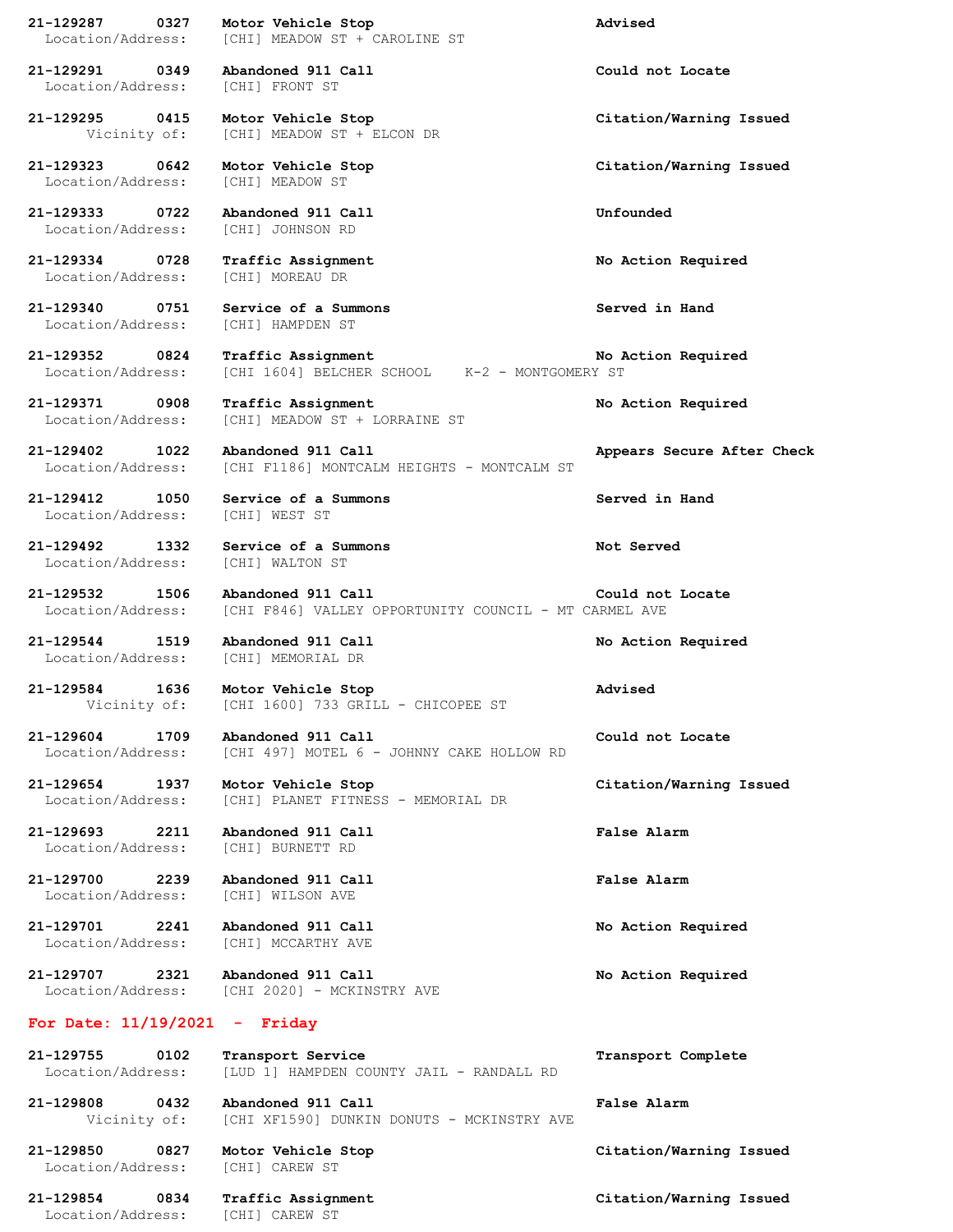| 21-129856 0840 Motor Vehicle Stop<br>Location/Address:                | [CHI] CAREW ST                                                                       | Citation/Warning Issued |
|-----------------------------------------------------------------------|--------------------------------------------------------------------------------------|-------------------------|
| 21-129860 0848<br>Location/Address:                                   | Motor Vehicle Stop<br>[CHI] CAREW ST                                                 | Citation/Warning Issued |
| 21-129862 0854<br>Location/Address:                                   | Motor Vehicle Stop<br>[CHI] CAREW ST                                                 | Citation/Warning Issued |
| 21-129879 0933<br>Location/Address:                                   | Motor Vehicle Stop<br>[CHI] WESTOVER RD                                              | Citation/Warning Issued |
| 21-129883 0943<br>Location/Address:                                   | Motor Vehicle Stop<br>[CHI] WESTOVER RD                                              | Citation/Warning Issued |
| 21-129893 1008<br>Location/Address:                                   | Motor Vehicle Stop<br>[CHI F1150] CHICOPEE COMPREHENSIVE HIGH SCHOOL - MONTGOMERY ST | Citation/Warning Issued |
| 21-129904 1025<br>Location/Address:                                   | Motor Vehicle Stop<br>[CHI F734] AMVETS CLUB POST 12 - MONTGOMERY ST                 | Citation/Warning Issued |
| 21-129916 1108<br>Location/Address: [CHI] CAPT MAC ST                 | Abandoned 911 Call                                                                   | Could not Locate        |
| 21-129934 1156<br>Location/Address:                                   | Motor Vehicle Stop<br>[CHI] WESTOVER RD                                              | Citation/Warning Issued |
| 21-129944 1225<br>Location/Address:                                   | Warrant Service<br>[SPR F1] - CHESTNUT ST                                            | No Action Required      |
| 21-129946 1232<br>Location/Address:                                   | Motor Vehicle Stop<br>[CHI] DALE ST                                                  | Citation/Warning Issued |
| 21-130044 1700<br>Location/Address:                                   | Investigation/Follow Up<br>[CHI] MELLINGER LN                                        | Report Made             |
| 21-130093 1940<br>Location/Address:                                   | Abandoned 911 Call<br>[CHI] MEMORIAL DR                                              | Could not Locate        |
| 21-130130 2126 Abandoned 911 Call<br>Location/Address: [CHI] GROVE ST |                                                                                      | Unfounded               |
| 21-130134<br>2139<br>Location/Address:                                | Transport Service<br>[LUD 1] HAMPDEN COUNTY JAIL - RANDALL RD                        | Transport Complete      |
| 21-130135<br>2143<br>Location/Address:                                | Abandoned 911 Call<br>[CHI] GROVE ST                                                 | False Alarm             |
| 21-130145 2216<br>Location/Address:                                   | <b>Traffic Assignment</b><br>[CHI] CLARENDON AVE                                     | No Action Required      |
| 21-130147<br>2217<br>Location/Address:                                | Abandoned 911 Call<br>[CHI] MONROE ST                                                | No Action Required      |
| For Date: $11/20/2021$ -                                              | Saturday                                                                             |                         |
| 21-130207<br>0141<br>Location/Address:                                | Traffic Assignment<br>[CHI 1308] IDEAL KITCHEN HOME IMPROVEMENTS - GRATTAN ST        | Unfounded               |
| 21-130434<br>1728                                                     | Abandoned 911 Call<br>Vicinity of: [CHI] SHERIDAN ST                                 | No Action Required      |
| 21-130478 2007<br>Location/Address: [CHI] CHICOPEE ST                 | Abandoned 911 Call                                                                   | Could not Locate        |
| For Date: $11/21/2021$ - Sunday                                       |                                                                                      |                         |
| 21-130536<br>0022<br>Location/Address:                                | Motor Vehicle Stop<br>[CHI F218] MAGRIS FRUIT CO. - MEMORIAL DR                      | Citation/Warning Issued |
| 21-130545<br>0052<br>Location/Address:                                | Motor Vehicle Stop<br>[CHI] GRANBY RD                                                | Citation/Warning Issued |

**21-130564 0157 Motor Vehicle Stop Advised** Location/Address: [CHI 1658] THE APARTMENTS AT AMES PRIVILEGE - SPRINGFIELD ST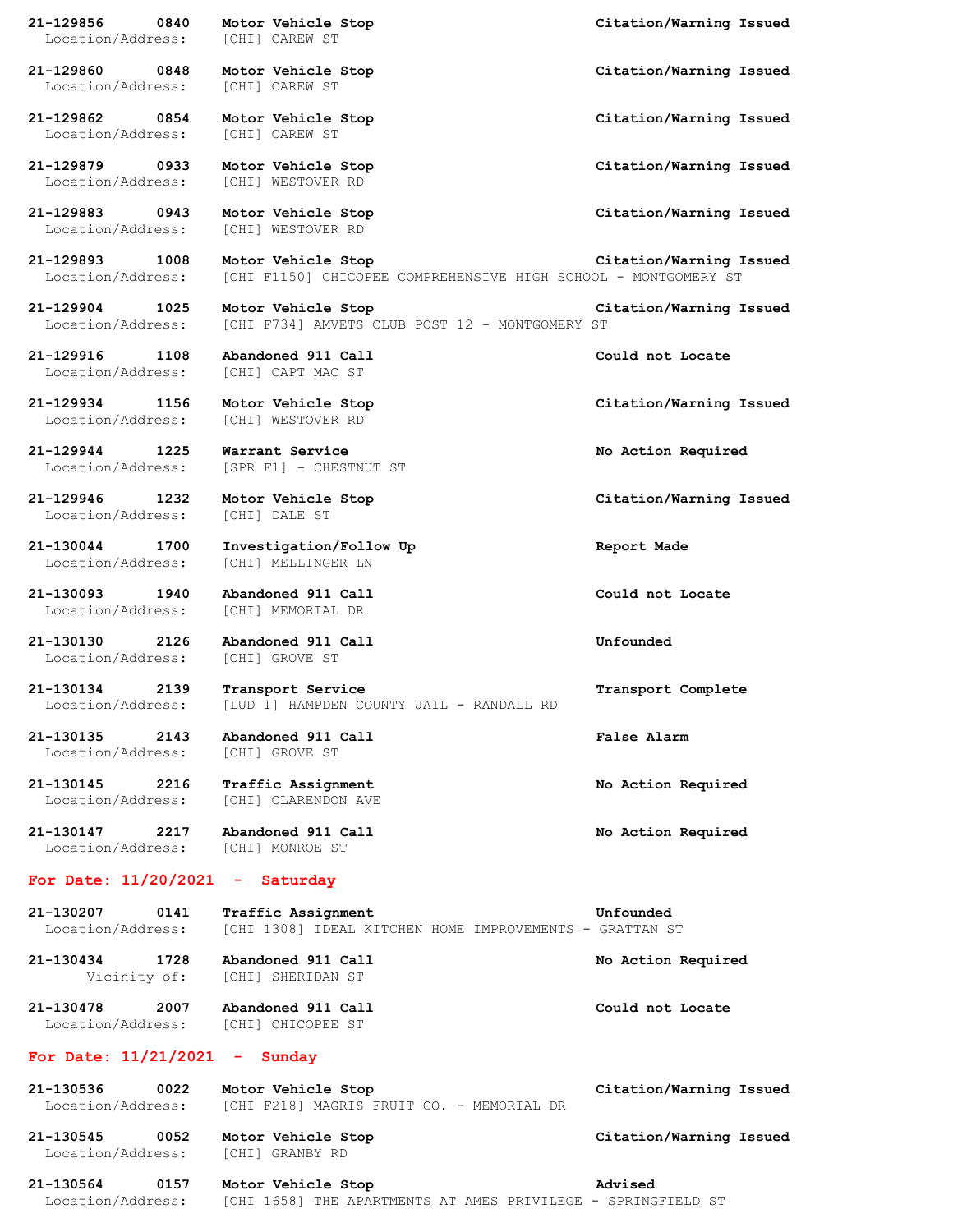**21-130572 0217 Motor Vehicle Stop Citation/Warning Issued** Location/Address: [CHI 1658] THE APARTMENTS AT AMES PRIVILEGE - SPRINGFIELD ST **21-130577 0252 Motor Vehicle Stop Citation/Warning Issued** Location/Address: [CHI 2613] COLLEGE OF OUR LADY OF THE ELMS - SPRINGFIELD ST **21-130590 0338 Motor Vehicle Stop Citation/Warning Issued** Location/Address: [CHI 269] JENROSE WINES & LIQUORS - CHICOPEE ST **21-130593 0354 Motor Vehicle Stop Advised** Location/Address: [CHI] MEADOW ST + ELIZABETH ST **21-130596 0358 Motor Vehicle Stop Citation/Warning Issued** [CHI 1658] THE APARTMENTS AT AMES PRIVILEGE - SPRINGFIELD ST **21-130602 0425 Motor Vehicle Stop Citation/Warning Issued** Location/Address: [CHI 1658] THE APARTMENTS AT AMES PRIVILEGE - SPRINGFIELD ST **21-130604 0431 Abandoned 911 Call Could not Locate** Location/Address: [CHI] HAMPDEN ST **21-130609 0510 Motor Vehicle Stop Citation/Warning Issued** Location/Address: [CHI 109] STANS AUTO BODY & GLASS INC - CAREW ST **21-130623 0712 Motor Vehicle Stop Citation/Warning Issued** Location/Address: [CHI] LIBRARY - FRONT ST **21-130634 0819 Motor Vehicle Stop Citation/Warning Issued** Location/Address: [CHI] ST JAMES AVE **21-130641 0840 Motor Vehicle Stop Citation/Warning Issued** Location/Address: [CHI] SHAWINIGAN DR **21-130650 0856 Service of a Summons Not Served** Location/Address: [CHI] ELMER DR **21-130657 0912 Abandoned 911 Call Could not Locate** Location/Address: [CHI] CARLTON AVE **21-130659 0916 Motor Vehicle Stop Citation/Warning Issued** Location/Address: [CHI] WESTOVER RD **21-130663 0927 Motor Vehicle Stop Citation/Warning Issued** Location/Address: [CHI 1027] DUNKIN DONUTS - MEMORIAL DR **21-130669 0945 Motor Vehicle Stop Citation/Warning Issued** Location/Address: [CHI] WESTOVER RD **21-130670 0945 Abandoned 911 Call No Action Required** Location/Address: [CHI] NASH ST **21-130684 1020 Motor Vehicle Stop Citation/Warning Issued** Location/Address: [CHI] PENDLETON AVE **21-130692 1045 Abandoned 911 Call Advised** Location/Address: [CHI] MANNING ST **21-130699 1108 Motor Vehicle Stop Citation/Warning Issued** Location/Address: [CHI] CAREW ST **21-130705 1125 Motor Vehicle Stop Citation/Warning Issued** Location/Address: [CHI 74] WESTFIELD BANK - BURNETT RD **21-130707 1135 Motor Vehicle Stop Citation/Warning Issued** Location/Address: [CHI 1037] CHICOPEE MEMORIAL STATE PARK - BURNETT RD **21-130713 1149 Motor Vehicle Stop Citation/Warning Issued** Location/Address: [CHI 1037] CHICOPEE MEMORIAL STATE PARK - BURNETT RD **21-130769 1449 Motor Vehicle Stop Citation/Warning Issued** Location/Address: [CHI] BRITTON ST + COLLEGE ST **21-130774 1522 Abandoned 911 Call No Action Required** Location/Address: [CHI] AMES AVE **21-130775 1525 Motor Vehicle Stop Citation/Warning Issued** Location/Address: [CHI 1233] WINDSOR COURT APARTMENTS - MEMORIAL DR